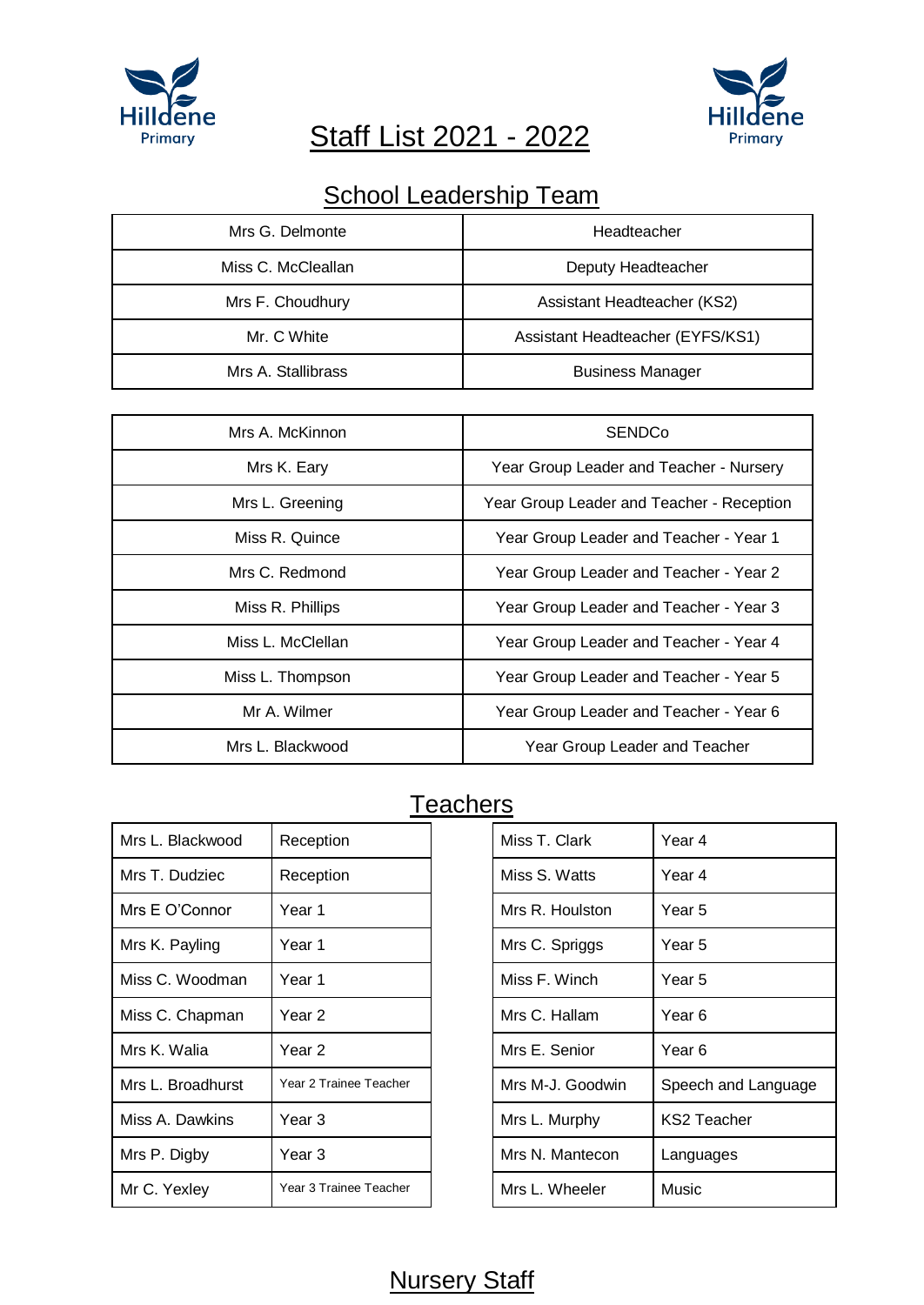



# Staff List 2021 - 2022

| Mrs K.Eary  | Nursery Teacher      | Mrs E. Cooper   | <b>Nursery Nurse</b>                      |
|-------------|----------------------|-----------------|-------------------------------------------|
| Mr J. Winch | <b>Nursery Nurse</b> | Mrs A. Chappell | <b>Nursery Nurse</b><br>(Maternity Leave) |

| Mrs E. Cooper   | <b>Nursery Nurse</b>               |
|-----------------|------------------------------------|
| Mrs A. Chappell | Nursery Nurse<br>(Maternity Leave) |

#### **Learning Support Assistants**

| Mrs P. Keneally   | Speech and<br>Language and<br>Reception | Mrs D. Stokes     | Year <sub>3</sub> |
|-------------------|-----------------------------------------|-------------------|-------------------|
|                   |                                         | Mrs G. Ramsbottom | Year <sub>3</sub> |
| Mrs R. Ahamed     | Reception                               | Mrs M. Window     | Year <sub>3</sub> |
| Mrs L. Brown      | Reception                               | Mrs L. Crick      | Year <sub>4</sub> |
| Ms K. Gladden     | Reception                               | Mrs D. Conley     | Year <sub>4</sub> |
| Ms S. Marsh       | Reception                               | Mrs C. Hornegold  | Year <sub>4</sub> |
| Mrs J. McGlinchey | Reception                               | Mrs T. Lucey      | Year <sub>4</sub> |
| Mrs S. Courtney   | Year 1                                  | Mrs N. Pell       | Year 4            |
| Mrs H. Foreman    | Year 1                                  | Mrs L. Huff       | Year <sub>5</sub> |
| Mrs S. King       | Year 1                                  | Mrs V. Wallace    | Year <sub>5</sub> |
| Ms L. Pomfrett    | Year 1                                  | Mrs K. Willis     | Year <sub>5</sub> |
| Mrs C. Beckwith   | Year <sub>2</sub>                       | Mrs A. Douglas    | Year <sub>6</sub> |
| Ms T. Smith       | Year 2 and Nurture                      | Mrs D. Houghton   | Year <sub>6</sub> |
| Mrs S. Moore      | Year <sub>2</sub>                       | Ms J. Linsell     | Year <sub>6</sub> |
| Ms J. Seago       | Year <sub>2</sub>                       | Mrs G. Weaver     | Year <sub>6</sub> |

| Mrs D. Stokes     | Year 3 |
|-------------------|--------|
| Mrs G. Ramsbottom | Year 3 |
| Mrs M. Window     | Year 3 |
| Mrs L. Crick      | Year 4 |
| Mrs D. Conley     | Year 4 |
| Mrs C. Hornegold  | Year 4 |
| Mrs T. Lucey      | Year 4 |
| Mrs N Pell        | Year 4 |
| Mrs L. Huff       | Year 5 |
| Mrs V. Wallace    | Year 5 |
| Mrs K. Willis     | Year 5 |
| Mrs A. Douglas    | Year 6 |
| Mrs D. Houghton   | Year 6 |
| Ms J. Linsell     | Year 6 |
| Mrs G. Weaver     | Year 6 |

#### Home School Support and Learning Mentors

| Mrs G. Davis     | Home School<br>Support Worker |
|------------------|-------------------------------|
| Miss G. Saunders | Home School<br>Support Worker |

| Mrs C. Madden    | Learning Mentor |
|------------------|-----------------|
| Mrs P. Southgate | Learning Mentor |

#### **Site Staff**

| Ms. K Wilks      | Site Manager  | Mrs D. Gardiner | Ass. School Keeper |
|------------------|---------------|-----------------|--------------------|
| I Mrs B. Gerrard | School Keeper |                 |                    |

### Library Coordinator